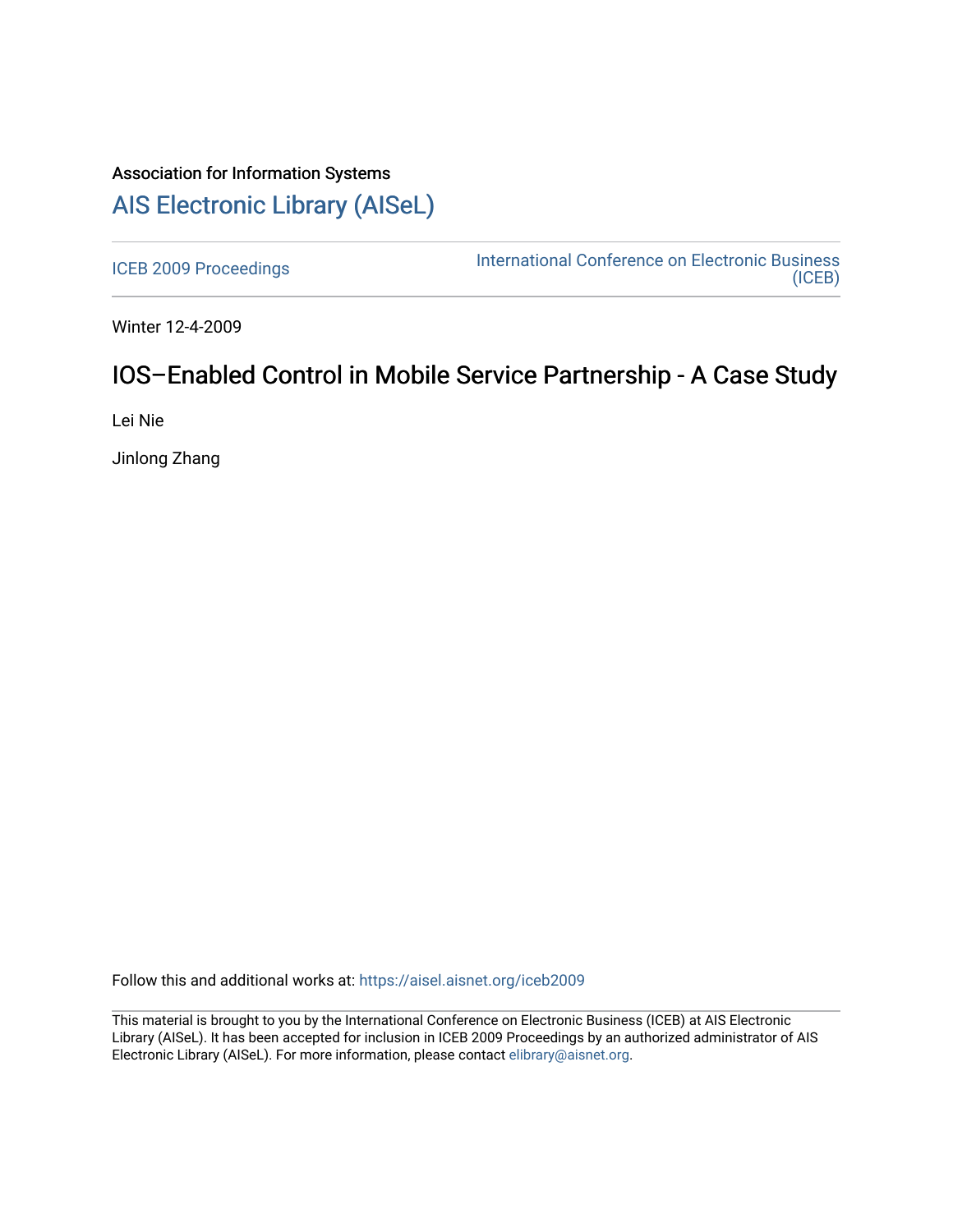## **IOS–ENABLED CONTROL IN MOBILE SERVICE PARTNERSHIP-A CASE STUDY**

Lei Nie<sup>1</sup>, Jinlong Zhang<sup>2</sup>

School of Management Huazhong University of Science and Technology 1 nl8201@gmail.com, 2 prozhangjl@gmail.com

### **Abstract**

In mobile service partnership (MSP for short), partners' opportunism has become a serious question which obsessed mobile network operators (MNO for short) and impedes healthy growth of mobile services chain. For loose-coupled interorganizational cooperation partnership, the implementation of formal control is often faced with many challenges. Meanwhile, mobile communication service industry is one of highestlevel IT/IS equipped sector, how IT/IS affects control mechanism in MSP is the main objective of this study.

Drawing from a typical case study, we identify what characteristics of MSP are more vulnerable to inclination of opportunism. On the other hand, we report the significant role that interorganizational system (IOS)-enabled process control played in curbing opportunism in MSP from this case. Lastly, we conclude some managerial implication of our study.

**Keywords:** IOS, mobile service platform, control, partnership

## **Introduction**

Telecommunications is one of the most turbulent industries in today's economy. Among this industry, the fast growth of mobile value-added service has acquired high attention and was predicted as the most potential business in incoming "3G" era.

In the mobile service sector, MNOs and service providers/content providers (hereafter we all use SPs to refer to both two unless otherwise specified) formed a unique cooperative relationship. [1] identified relationship between MNO and its partners as a virtual and global one which enacted through an inter-organizational information system (IIS). [2] called this relationship "strategic community", specifically, partnership between mobile operator and SPs as "Portal community". As the former focus on communication medium and the latter emphasized strategic attribute of this partnering, this relationship is supposed to be learned from different angles.

In line with prior literatures which studied telecom partnership, we think, MNO and SPs have established a cooperative strategic alliance

partnership but with its distinguishing feature. Both of two parties focused on their own specialty, therefore joint surplus can be created only through melting by complementary skills, routines and capabilities of specialized partners [3]. Using Das's analogue that opportunistic behaviors by partners are like "thorns on the stems of roses" [4], alliance solely pursuing fast growth was easily exposed to the hidden "thorns". Opportunistic behavior of one or more partners to an alliance is often suggested as a primary cause for the failure of an alliance to achieve the goals and purposes of the partners [5].

Control in alliances is generally viewed as a process of regulation and monitoring for the achievement of desired alliance goal [6]. In MSP, control is implemented by controller (operator) to influence controllee (service providing partners) through a variety of governing actions. The main purpose of control is reduction of goal incongruence and interest divergence among organizational members. Although control can be costly and challenging, it is often presumed necessary to curb opportunism [7].

We focus on formal control in alliance. There are two main modes of formal control: 1) Outcome control, which refers to the prespecification by the controller of desired controllee outputs and the associated evaluation criteria; 2) process (or behavior) control, which refers to prescribing the methods and procedures that the controllee should follow [8]. The two forms of control play different part in curbing opportunism. Outcome control, similar to market mechanism, can effectively avoid "free-ride" behavior of alliance partners; comparatively, process control by regulating the conduct of partners to prevent major surprise may effectively reduce opportunism in a more direct way.

Process control increases the ability to detect opportunism, and accordingly make rewards and sanctions to the partner's behavior more appropriately [9]. Moreover, from a behavioral perspective, the monitoring process itself may place uncomfortable social pressure on a party and thereby increase compliance [10].

As the new form of internet-based fraud emerging, some academic interest has transferred to more advanced IOS controls, such as EDI controls [11]. However, existing literatures on IOS and organizational control are limited, most of them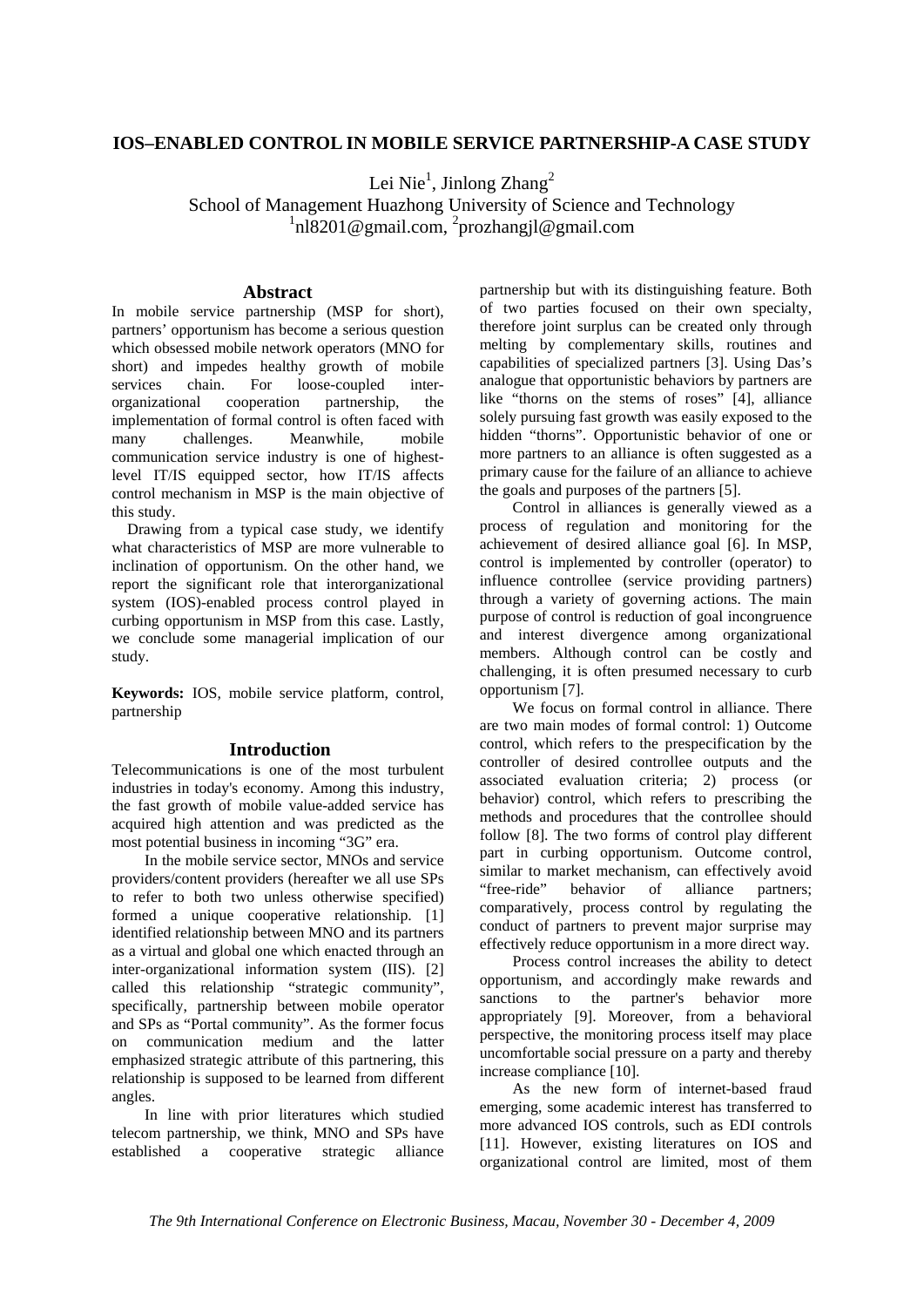focus on EDI [12][13], and Organizational context, technology factors, task characteristics and relational factors are suggested to influence EDI control. Although the purpose of IOS is to enhance cooperation and control, some practical works claim IOS often merely play a part in monitoring [14].

As there are few studies concerning how IOS is used to control over partners' opportunistic behaviors, and IOS served in mobile service sector usually has surpass the scope of "information links" or "electronic market"[15]. So the study in this filed still needs more specific evidence and understanding.

In this study, we want to explore these questions: How does focal firm govern partners' opportunistic behavior effectively? As a typical virtual partnering relationship, we also want to know what role that IOS played in alliance control, and further more in curbing opportunism in MSP.

For seeking evidence to answer the questions we interested, a specific case is leveraged to find answers. Firstly, we extensively collect documentation and report material about China Mobile and its value-added service chain. An interview to several experts, including three managers in China Mobile and two managers in main SP to verify data we used, meanwhile, their insights on the above research questions have been organized to develop our proposition.

The Rest sections outline our analyses and results; and discuss the implications of the study. Lastly, we conclude some managerial implication of our study, and index the limitations of our study, suggest directions for further research.

#### **Case study**

China Mobile Communications Corporation ("China Mobile" for short) is the world's largest mobile telecom operator in terms of network scale and subscriber base. By 2008, the number of subscribers has reached 400 million.

China Mobile and SPs cooperated in the open and mutual beneficial basis mainly through "Monternet" business model which launched by China Mobile in 2000. From initial mainly focusing on SMS-based value added services, the "Monternet" business has become synthesized mobile services including various types of wireless data services and voice value-added business.

In China Mobile and value-added service providers partnering development process, there has several distinctive key stages:

Prior to August 2004, the value-added business was in its infancy. China Mobile attracted partner to its "open value chain" without serious selection just running for high speed. The qualification of SPs is uneven. Some SPs adopted deceitful behaviors to pursue high profit. Since lack of corresponding regulations and sanctions, their misconduct didn't accept enough punishments. Meantime, although high profit stimulate fast growth of value-added services, the misconducts of SPs also affect interests of subscribers seriously and lower their confidence to mobile value-added services. The whole services chain was affected consequently.

Facing this case, both the MNOs and government regulator step up efforts on the regulating and managing of SPs from 2004. At the same time, China Mobile also strengthened the supervision of SPs and issued some regulations.

In the end of 2004, China Mobile constructed a data service management platform (DSMP) system named MISC (mobile information system center, more detailed introduction and process reengineering see Appendix). The management of contracted SPs was transferred in this powerful platform in succession.

Meantime, China Mobile prescribed a series of new methods to implement control. In the starting of cooperation, the outcome control implemented by China Mobile only focuses on partners' business performance. When recognized that opportunism has damaged the whole alliance' interests and reputation, China Mobile began to evaluated partners' performances based on both business performance and credit.

From October 2005, China Mobile introduced credit score approach to manage SPs in Monternet, which is based on credit assessment of SPs negatively to their irregularity. The credit score approach mainly measures SPs' trustworthiness, business and service quality, not including operating income. The indicators of credit score management have three dimensions including: SPs' violation, customer complaints, and the fulfillment of contract. The low-level credit SPs will subject to punishment from business suspension until the termination of operation. The high-level credit SPs have qualification to participate China Mobile's "leveled management" in which SPs will obtain different resource support from China Mobile according to their business performances.

Since there methods were adopted, the opportunistic behaviors of partners were held up effectively. For instance, according to the public financial reports of listed SPs like Linktone (NASDAQ: LTON), Kongzhong (NASDAQ: KONG), they all attribute d revenues decline during 2004 and 2005 to application of MISC platform as the main affecting factor coincidentally. This also proved MISC platform played a role in rectifying misconducts of SPs.

### **Analysis and discussion**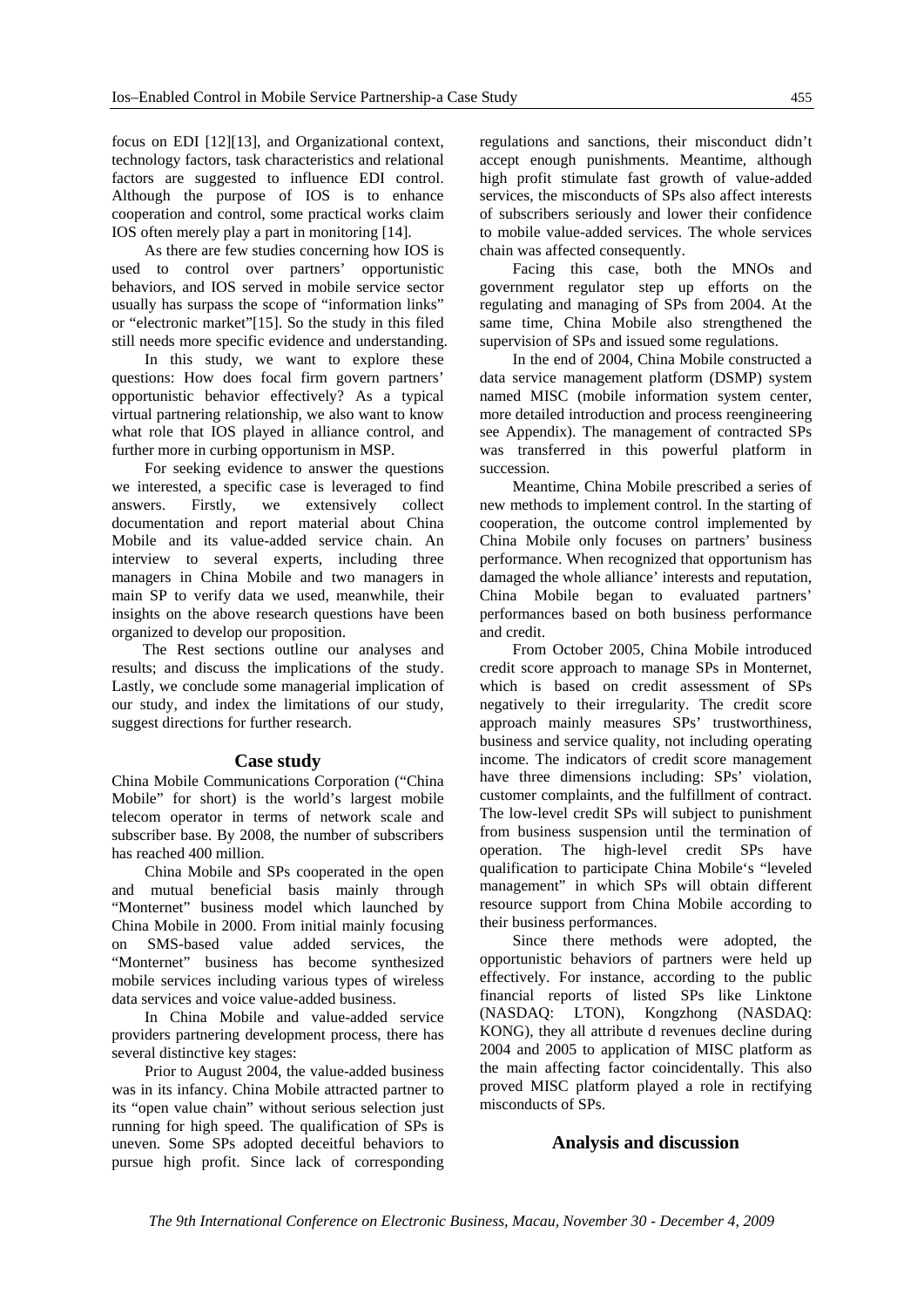This case reveals some beneficial implications, and we discuss our finding as follows.

### **IOS-enabled process control**

The case studies revealed that one of the most important enablers of efficient process control is that an appropriate deployment and implementation of interorganizational information system (IOS) which can effectively reduce partners' misconducts and thereby decrease the threat of opportunism.

Some key value-added service processes was transformed after adoption of MISC, and the transformation effectively curb SPs' opportunistic behaviors including modify business logic, enforcing subscription, hostile mass message sending et al.

The IOS-enable process control plays a role in curbing opportunism from following aspects:

1) Facilitate automatic monitoring. Employing IOS, the content delivered by SPs towards end users can be monitored automatically, non-compliance and ill messages will be blocked accordingly, thereby reduce SPs' fraudulent behaviors.

Automation by IOS helps to reduce process variance, thereby effectively reduce human intervention. e.g. IT always acts as an automatic tool of process implementing, which makes controllees' act in accordance with prespecification.

2) Automate key business process. The IOS replaces human to achieve certain key processes, facilitates information and data flow between MNO, service providers and end users without human intervention.

3) Synchronize business process. IOS helps to increase process synchronicity which can effectively reduce human intervention. Employing IOS, many processes of previous independent business units can be synchronized with other business process to assure data reliability and reduce the possibility that partners will change business process logic privately. What's more, synchronization makes sure that master data is harmonized and homogenized.

4) Standardize business processes and increase business transparency. Through adding authentication of subscription and request, the IOS can effectively prevent SPs from leveraging entry traps to mislead end users.

#### **IOS-facilitated outcome control**

The influence taken by IOS on outcome control may not as obvious as on process control. However, Deployment and implementation of advanced IOS also benefit to outcome control by facilitating accurate measuring partners' business performances.

As [16] stated "without precise specification of the expected outcomes, outcome controls are subjective and ineffective". The extensive use of IT/IS facilitates the efficient gathering of vast amounts of data, thereby forming more accurate measurement of partners' output. Moreover, IOS is likely to create a relatively advantage for institutional over contractual governance mechanism [17], and controller can render more contingent incentive and outcome control over controllees.

In effect, for purpose of curbing opportunism or strengthening partner relationship management (PRM), more comprehensive and restrictive partner evaluation is needed and depends on more information gathered.

Employed by IOS, focal firm is facilitated to measure partners' output from many more appropriate aspects, thereby adopt corresponding incentives and sanctions based on more contingent situation. For example, China Mobile can implement "Leveled management" towards SPs based on more comprehensive evaluation from both business performances and credit scores.

#### **Prerequisites for IOS-enabled control**

This case also highlight that only higher levels of external integration that go beyond simple procurement or communication systems allow focal firms to enhance formal control efficiency. That means some important conditions are supposed to be fulfilled to implement this IOS-enabled control.

Firstly, IOS-enabled control demand focal firm have mature IT-capacity (e.g. China Mobile held majority stake in platform provider — ASPire Technologies to strengthen this capacity). Most of the businesses are carried on based on ITinfrastructure, and thereby business intelligence (BI) can be widely supported. From the above analysis, whatever process control or PRM can't be achieved without BI derived from mature IT-capacity.

Secondly, a reciprocal interdependent cooperation is demanded between focal firm and its partners. In effect, the resource complementarity of MNO and SPs means that they need to share mutual resources, exchange reciprocity, which are also essential enablers in implementing IOS.

Thirdly, IT strategy should be integrated with partnering strategy with complementary incentive and sanction institution rather than a tool facilitating business process automatically or communication. In this case, whether a series of management approaches issued by China Mobile go behind or beyond IT construction, they can't work effectively. IT provides MNO with flexible ability to deal with contingency, further, the better use this ability is another art.

#### **Conclusion**

In this study, we raise the question of partners' opportunism and its curbing mechanism in emerging MSP. From perspectives of organizational control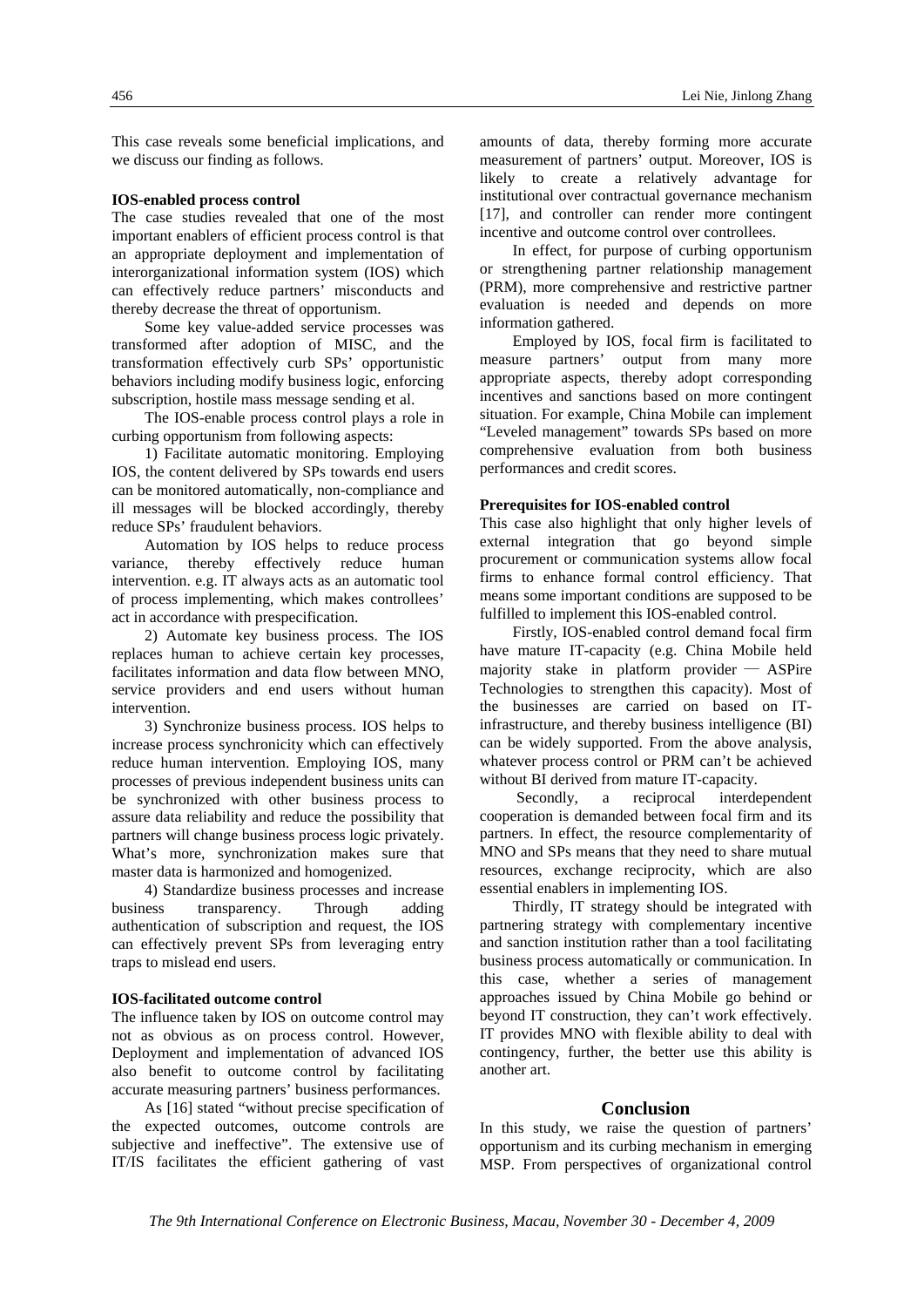and IOS, we propose our central argument that an IOS-enabled process control can effectively curb opportunism, which is illustrated by using a typical case study. In our context, we implied that the IOSenabled process control is linked with focal firm's mature IT capacity. In addition, the focal firm incorporated technology strategy and partnering strategy also contribute to the success of IOSenabled process control.

We also discussed the prerequisites for efficient implementation of IOS-enabled control, not merely related to task characteristic, industrial context, the complementarity between institutional arrangement and IOS practices is highlighted as well.

Several limitations still exist in this work. Firstly, our evidence rest on qualitative analysis of a typical case, we still need more quantitative data to support our results. Secondly, we focus our interest on IOS's impact on formal control, but how IOS use affect informal control, like some relational governance mechanism, is still needed to be inspected in MSP further.

**Acknowledgement.** This paper is supported by the Chinese National Science Foundation Important Program (No. 70731001).

## **Appendix**

MISC is an integrated data services platform for operators to quickly activate a variety of data services and a powerful resource scheduling platform, providing functions such as customer management, order management and service management of mobile data services. It connects the network and business operations support system (customer service systems, operating systems, billing systems). It provide SPs with various telecommunications resources (such as Short Message Service Center, users' information resources, voice system, fax system, etc.), functional resources (such as single point of authentication, billing, roaming control, personalization, etc.) and various public resources engine (such as text-to-speech, location, voice interaction, push information, etc.). MISC plays a "bridge" role in linking mobile operators and content providers, enables operators to launch a new business fastest and simpler; make content providers focus on content and applications development without considering more technical details about networks, thereby new value-added business can be provided more cheaply and quickly. Mobile users can access these businesses by using any terminal (WAP phone, PDA, PC, ordinary telephones, fax machines, etc.) with any method including SMS, WAP, WEB, voice/fax through "Monternet" portal.

| Item                   | After Upgrade                             | Before upgrade                                        |  |
|------------------------|-------------------------------------------|-------------------------------------------------------|--|
| Subscription records   | Subscription records are only stored by   | Subscription records are stored in MISC and SP's      |  |
| storage                | SP.                                       | system simultaneously, and validation should based    |  |
|                        |                                           | on MISC                                               |  |
| Subscription status    | Notification of subscription is delivered | Notification of subscription as well as canceling are |  |
| delivery               | by SP own                                 | delivered by MISC                                     |  |
|                        | Services canceling process is charged by  | Services canceling process is automated by MISC       |  |
| Subscription canceling | SP own                                    |                                                       |  |
| Monthly charges        | SP launched monthly charges request       | MISC launches monthly charges request based on        |  |
|                        | independently                             | valid subscribers instead of SP                       |  |
| Authentication of      | No authentication of Subscription and     | All the MO/MT messages must be authenticated by       |  |
| Subscription and       | request, all the messages were delivered  | <b>MISC</b>                                           |  |
| request                | to SP by gateway                          |                                                       |  |
| of<br>Synchronization  | Subscription records were only stored by  | Subscription records were synchronized in MISC and    |  |
| subscription records   | SP, no synchronization exist              | SP' system through Provision interface.               |  |
|                        |                                           | analysis, International Journal of Production         |  |
|                        |                                           | $F = 70.2002 \pm 1.14$                                |  |

| Table1 key processes reengineered before and after adoption of MISC |  |  |  |
|---------------------------------------------------------------------|--|--|--|
|                                                                     |  |  |  |

#### **Reference**

- [1] Ibbott, c., & O'Keefe, R., Transforming the Vodafone/Ericsson relationship, *Long Range Planning*, 37, 2004, pp. 219-237.
- [2] Kodama, M., Strategic community-based theory of firms: case study of NTT DoCoMo, *Journal of High Technology Management Research*, 14, 2003, pp. 307-330.
- [3] Blomqvist, K., Kylaheiko, K., & Virolainen, V. M., Filling a gap in traditional transaction cost economics: Towards transaction benefits-based
- *Economics*, 79, 2002, pp. 1-14. [4] Das, T. K., Deceitful behaviors of alliance partners: potential and prevention, *Management Decision*, 43(5), 2005, pp. 706-719.
- [5] Dickson, P. H., Weaver, K. M., & Hoy, F., Opportunism in the R&D alliances of SMES: The roles of the institutional environment and SME size, *Journal of Business Venturing*, 21, 2006, pp. 487-513.
- [6] Das, T. K., & Teng, B.-S., Trust, Control, and Risk in Strategic Alliances: An Integrated Framework. *Organization Studies*, 22(2), 2001,